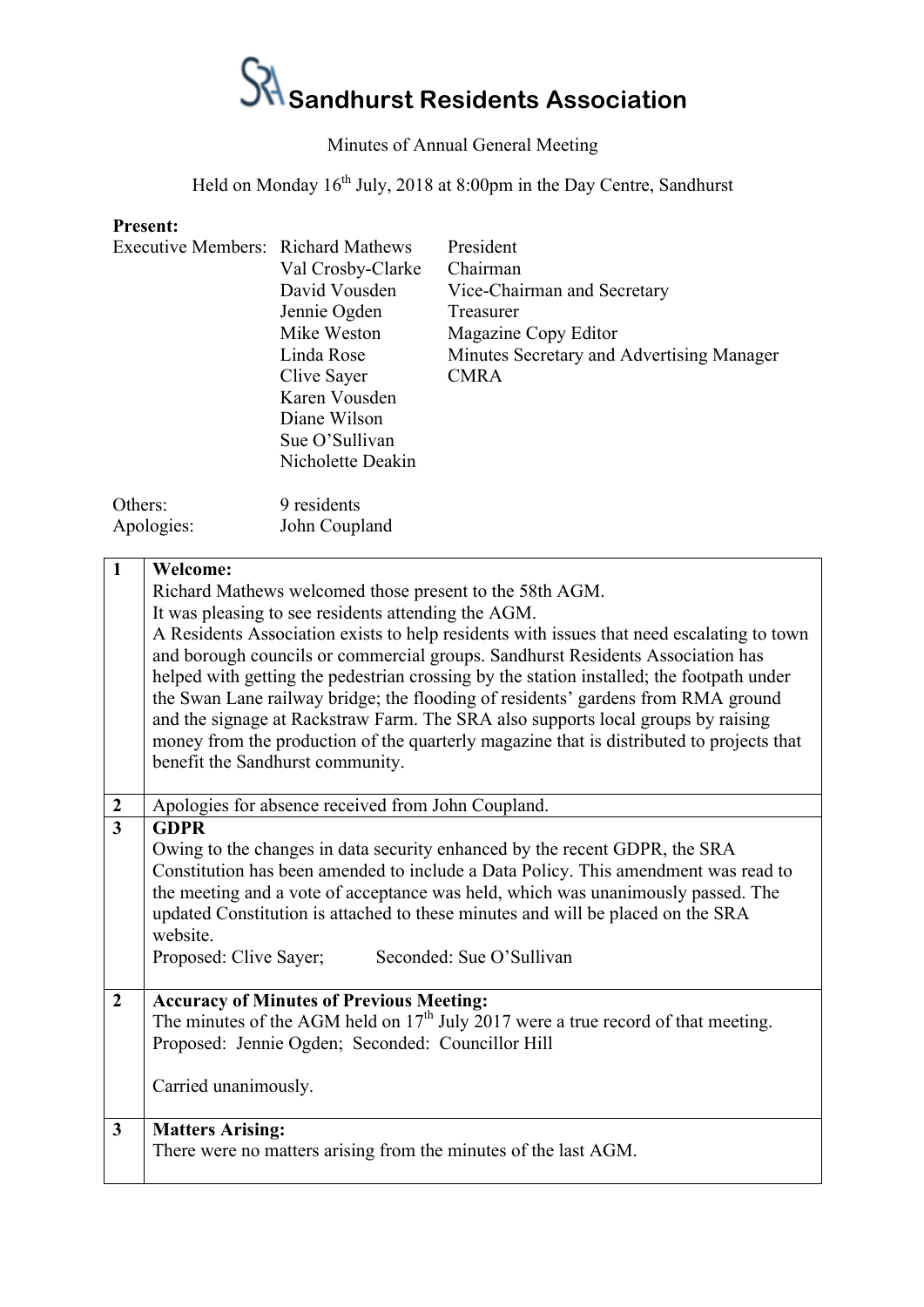

#### **4 Chairman's Report:**

We had no idea how many residents would come along tonight and thought many might be catching up with things you should have done while you were watching Wimbledon or the football or both! Thank you for being here.

At our AGM last year we had the new Inspector for our area, John Donachy, as our speaker. Shortly after, we discovered he had been promoted and had gone. Our police team was moved to Wokingham then back to Bracknell again with the new Inspector Al Lloyd, who, when I met him three months ago, said he would not be staying in our area for much longer. So it looked as if chaos ruled. We then discovered that PC Campion was being moved from our area. It was decided that we had to challenge the decision and along with a number of others we wrote to Superintendent Vertue, copying it to the Chief Constable and the Police and Crime Commissioner. It took a time for a reply, but we all got the same letter from Superintendent Virtue, saying that Gary would be remaining in Sandhurst, he was never going to be moved and he didn't understand where the idea had come from, so we all got it wrong. I think not. However, we still have PC Campion with all the important local knowledge he has. After being banned by the Police from putting his important contribution in the SRA magazine, once it was announced in the magazine, he was then told he could continue.

Beefeater agreed to acknowledge Rackstraw Farm on their sign after a long campaign by the SRA, Councillor Michael Brossard and Jackie Whitbread who put up an online petition for residents to sign. Many residents wrote or phoned Beefeater to say they would not be frequenting their establishment in the future. A very, very small corporate style sign was attached to the bottom of the pub sign, a poor effort by Beefeater. In their advertising they refer to it as Rackstraws Farm with an "S" which is incorrect.

When I took over as Chairman, our then President Bob Robinson asked me to keep the SRA moving forward when he left the area, and that we have done. We now have a quarterly Liaison meeting with the Town Council representatives and the other Residents Associations, which is working well. I am co-opted onto the Leisure Committee along with several Sports Club representatives, which is helpful for everyone. I also attend Neighbourhood Action Group meetings with representatives from the Council and the Police. Our magazine has grown into something we are very proud of. Under the Editor Derrick Hartley it went from black & white to colour, more pages, better paper and is much improved. Mike Swaddling has settled in well after taking over as Editor from Nicholette Deakin. The income from the magazine allows us to make donations to local groups and clubs, thanks to the hard work of our Advertising Manager Linda Rose.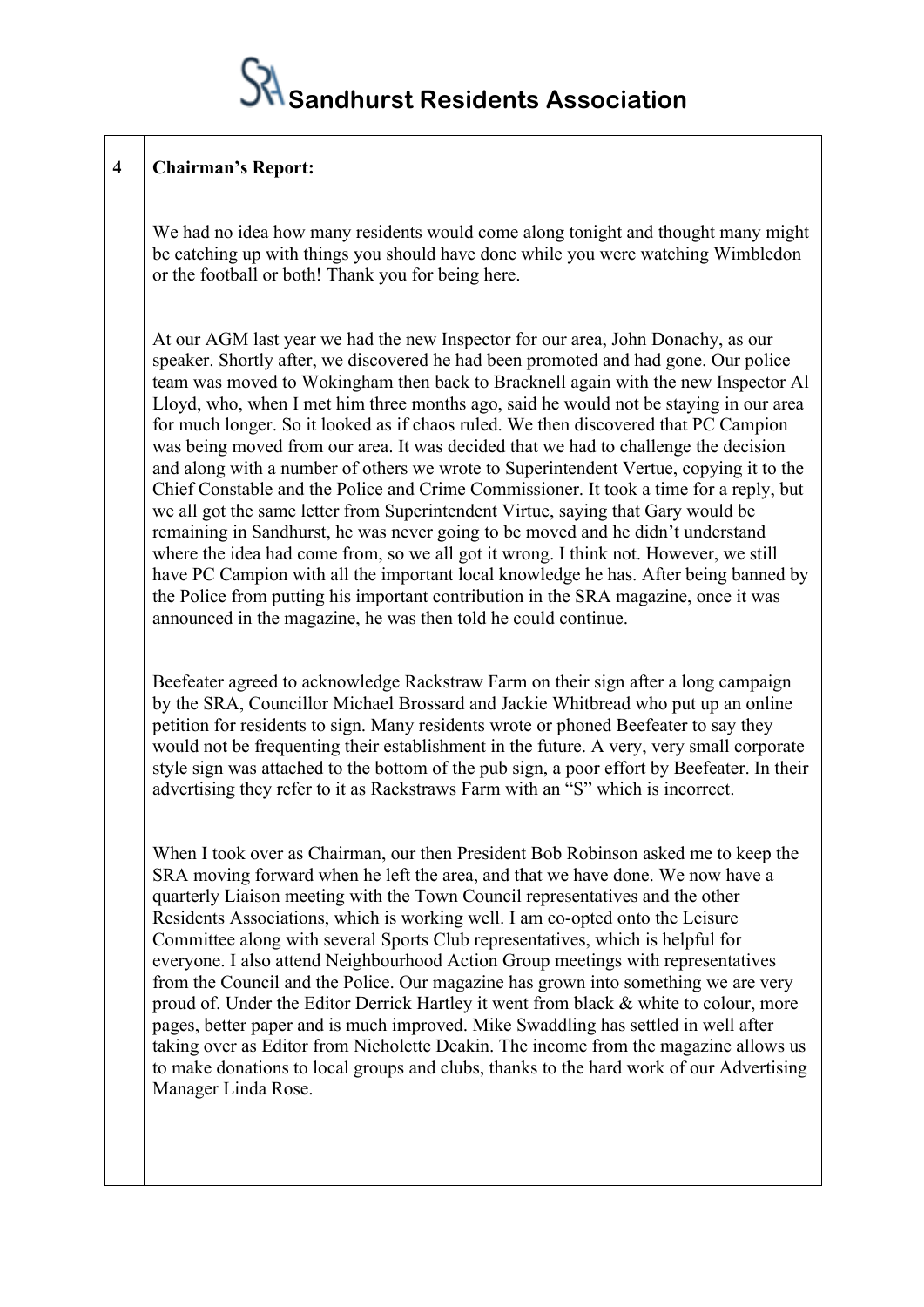## $\mathcal{\hat{S}}$  Sandhurst Residents Association

| 5 | <b>Treasurer's Report:</b>                                                                                                                                                                                                                                                                                                        |                                                                                                                                                                                                                                                                                                                                                                                   |         |        |  |  |
|---|-----------------------------------------------------------------------------------------------------------------------------------------------------------------------------------------------------------------------------------------------------------------------------------------------------------------------------------|-----------------------------------------------------------------------------------------------------------------------------------------------------------------------------------------------------------------------------------------------------------------------------------------------------------------------------------------------------------------------------------|---------|--------|--|--|
|   | <b>Audited Accounts:</b><br>Balance Sheet as at 31 <sup>st</sup> March 2018                                                                                                                                                                                                                                                       |                                                                                                                                                                                                                                                                                                                                                                                   |         |        |  |  |
|   | <b>Current Account</b>                                                                                                                                                                                                                                                                                                            |                                                                                                                                                                                                                                                                                                                                                                                   | £3,858  |        |  |  |
|   | <b>Reserve Account</b>                                                                                                                                                                                                                                                                                                            |                                                                                                                                                                                                                                                                                                                                                                                   | £25,420 |        |  |  |
|   | <b>Gross Assets</b>                                                                                                                                                                                                                                                                                                               |                                                                                                                                                                                                                                                                                                                                                                                   | £29,278 |        |  |  |
|   | Creditors payable within one year                                                                                                                                                                                                                                                                                                 |                                                                                                                                                                                                                                                                                                                                                                                   | (f.773) |        |  |  |
|   | <b>Net Assets</b>                                                                                                                                                                                                                                                                                                                 |                                                                                                                                                                                                                                                                                                                                                                                   | £28,505 |        |  |  |
|   | <b>Donations:</b>                                                                                                                                                                                                                                                                                                                 |                                                                                                                                                                                                                                                                                                                                                                                   |         |        |  |  |
|   | Redz                                                                                                                                                                                                                                                                                                                              |                                                                                                                                                                                                                                                                                                                                                                                   |         | £400   |  |  |
|   |                                                                                                                                                                                                                                                                                                                                   | <b>Sandhurst Counselling Service</b>                                                                                                                                                                                                                                                                                                                                              |         | £500   |  |  |
|   |                                                                                                                                                                                                                                                                                                                                   | St Michael's Winspire project                                                                                                                                                                                                                                                                                                                                                     |         | £1,000 |  |  |
|   | <b>Total</b>                                                                                                                                                                                                                                                                                                                      |                                                                                                                                                                                                                                                                                                                                                                                   |         | £1,900 |  |  |
| 6 | Proposed: K Vousden<br>Carried unanimously.<br>unanimously:<br>Val Crosby-Clarke<br>David Vousden                                                                                                                                                                                                                                 | The Accounts were accepted.<br>Seconded: C Sayer<br><b>Election of Officers and Executive Committee</b><br>Richard Mathews thanked the Committee for their work during the past year.<br>The current committee resigned. All members were willing to continue.<br>The election of officers was put to a show of hands and the following were elected<br>Chairman<br>Vice-Chairman |         |        |  |  |
|   | David Vousden                                                                                                                                                                                                                                                                                                                     | Secretary                                                                                                                                                                                                                                                                                                                                                                         |         |        |  |  |
|   | Jennie Ogden<br>Linda Rose                                                                                                                                                                                                                                                                                                        | Treasurer<br><b>Minutes Secretary</b>                                                                                                                                                                                                                                                                                                                                             |         |        |  |  |
|   | The election of the remaining members of the proposed committee was put to a show of<br>hands and the following were proposed by Georgina Carson, selected by Michael<br>Brossard and unanimously elected:<br>John Coupland<br>Mike Weston<br>Clive Sayer<br>Sue O'Sullivan<br>Nicholette Deakin<br>Karen Vousden<br>Diane Wilson | Recycling Officer<br>Magazine Sub-Editor<br><b>CMRA</b><br><b>LLRA</b>                                                                                                                                                                                                                                                                                                            |         |        |  |  |